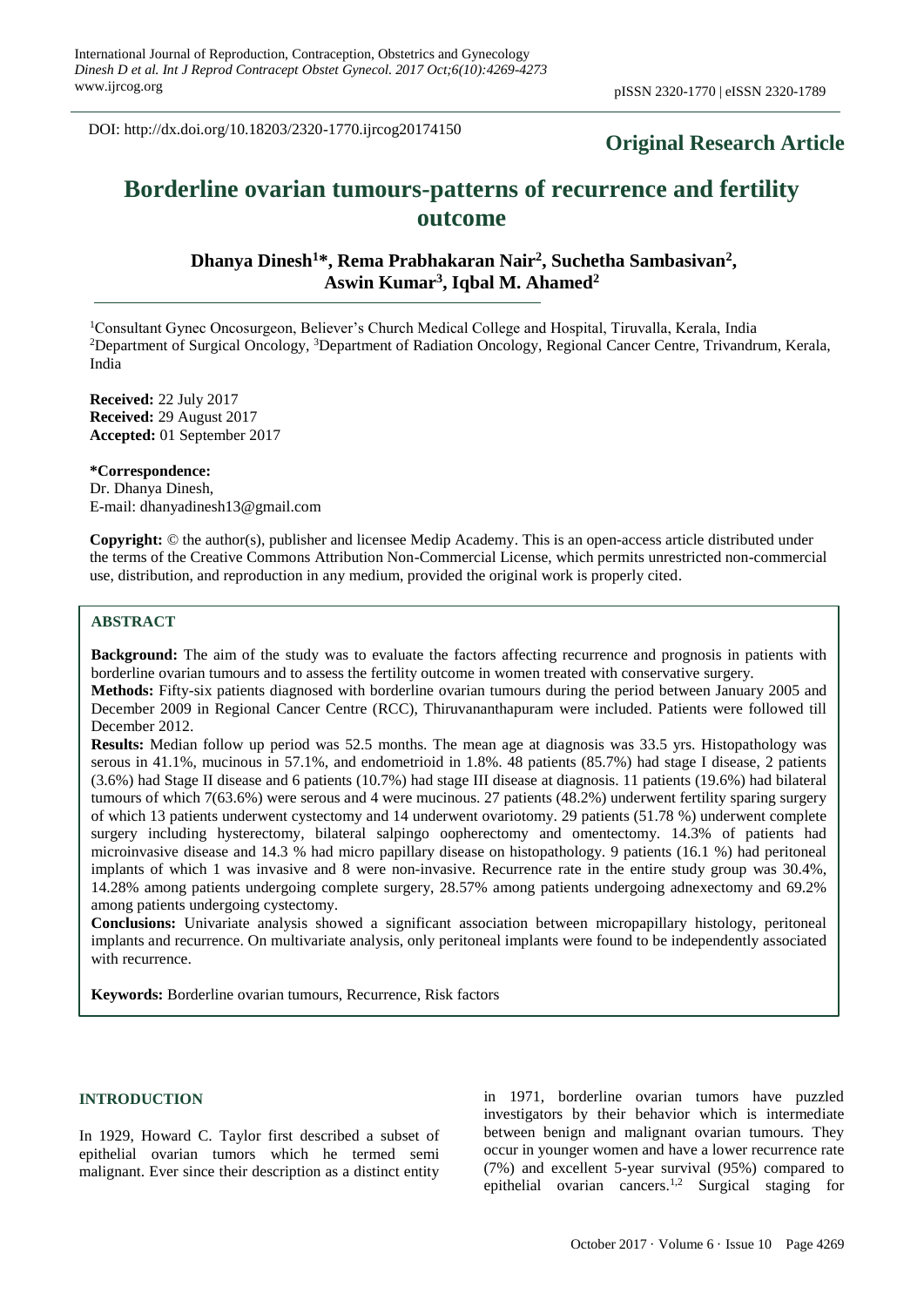borderline tumours comprises of peritoneal washings for cytology, hysterectomy, bilateral salpingo oopherectomy and omentectomy. 3

Appendicectomy is performed in case of mucinous tumours. Advanced disease stage has been found to worsen the prognosis. <sup>2</sup> This study was done in an attempt to further clarify the behavior of these tumours in terms of factors affecting recurrence, and fertility outcome in patients attempting conception after conservative surgeries.

# **METHODS**

The study was retrospective and included 56 patients diagnosed with borderline ovarian tumours during the period of 5 years from  $1<sup>st</sup>$  of January 2005 to 31 $<sup>st</sup>$ </sup> December 2009 in Regional Cancer Centre, Thiruvananthapuram.

Patients who were operated outside and had their histopathology confirmed by pathologists in RCC and were later followed up in RCC were also included. Data was collected from hospital records and also from telephonic interviews for patients who were not under regular follow up. All patients were followed till December 2012.

#### *Pre-operative assessment*

All patients had pre-operative ultrasonography and determination of CA 125. Most patients also had a preoperative CT scan of the abdomen and pelvis.

# *Surgery*

Standard surgery consisted of total abdominal hysterectomy, bilateral salpingo oopherectomy and omentectomy. Conservative surgery consisting of cystectomy or adnexectomy were done in patients who had not completed child bearing. Patients who had peritoneal implants underwent excision of involved peritoneum.

# *Follow up and outcome*

Patients were examined every 3 months for the first year following the procedure, then 6 monthly for next 2 years and then annually. CA 125 and ultrasonogram was done at each visit. Patient characteristics, the type and number of recurrences and fertility results were analysed.

# *Analysis*

Fischer's exact test was used to evaluate the association between variables. Univariate analysis was done to assess association between individual variables with disease free survival and recurrence.

Multiple logistic regression analysis was done to find out independent association of individual variables with recurrence.

# **RESULTS**

Median follow up period was 52.5 months. 20 (35.7%) patients had undergone surgery in Regional Cancer Centre, while 36 (64.28%) patients were operated elsewhere. The main patient and disease characteristics are given in Table 1.

# **Table 1: The main patient and disease characteristics.**

| Age                             | $\overline{\mathbf{N}}$ | $\overline{\frac{0}{0}}$ |
|---------------------------------|-------------------------|--------------------------|
| <20                             | 10                      | 17.9                     |
| 20-29                           | 17                      | 30.4                     |
| 30-39                           | 12                      | 21.4                     |
| >40                             | 17                      | 30.4                     |
| Mean                            | $33.5 + (-13.1)$        |                          |
| <b>CA 125</b>                   |                         |                          |
| $<$ 35 IU/ml                    | 36                      | 64.3                     |
| $>35$ IU/ml                     | 20                      | 35.7                     |
| Histopathology                  |                         |                          |
| Serous                          | 23                      | 41.1                     |
| Mucinous                        | 32                      | 57.1                     |
| Endometroid                     | 1                       | 1.8                      |
| Parity                          |                         |                          |
| Nulliparous                     | 20                      | 35.7                     |
| Parous                          | 36                      | 64.3                     |
| <b>Ascites</b>                  |                         |                          |
| Present                         | $\boldsymbol{7}$        | 12.5                     |
| Absent                          | 49                      | 87.5                     |
| Size of tumour                  |                         |                          |
| $10 \text{ cm}$                 | 13                      | 23.2                     |
| $>10$ cms                       | 43                      | 76.8                     |
| <b>Bilaterality</b>             |                         |                          |
| Present                         | 11                      | 19.6                     |
| Absent                          | 45                      | 80.4                     |
| Stage of disease                |                         |                          |
| Stage I                         | 48                      | 85.7                     |
| Stage II                        | $\overline{2}$          | 3.6                      |
| Stage III                       | 6                       | 10.7                     |
| <b>Micropapillary histology</b> |                         |                          |
| Present                         | 8                       | 14.3                     |
| Absent                          | 48                      | 85.7                     |
| Microinvasion                   |                         |                          |
| Present                         | 8                       | 14.3                     |
| Absent                          | 48                      | 85.7                     |
| <b>Peritoneal implants</b>      |                         |                          |
| Present                         | 9                       | 16.1                     |
| Absent                          | 47                      | 83.9                     |
| <b>Type of implants</b>         |                         |                          |
| Invasive                        | $\mathbf{1}$            | 11.1                     |
| Non-invasive                    | 8                       | 88.9                     |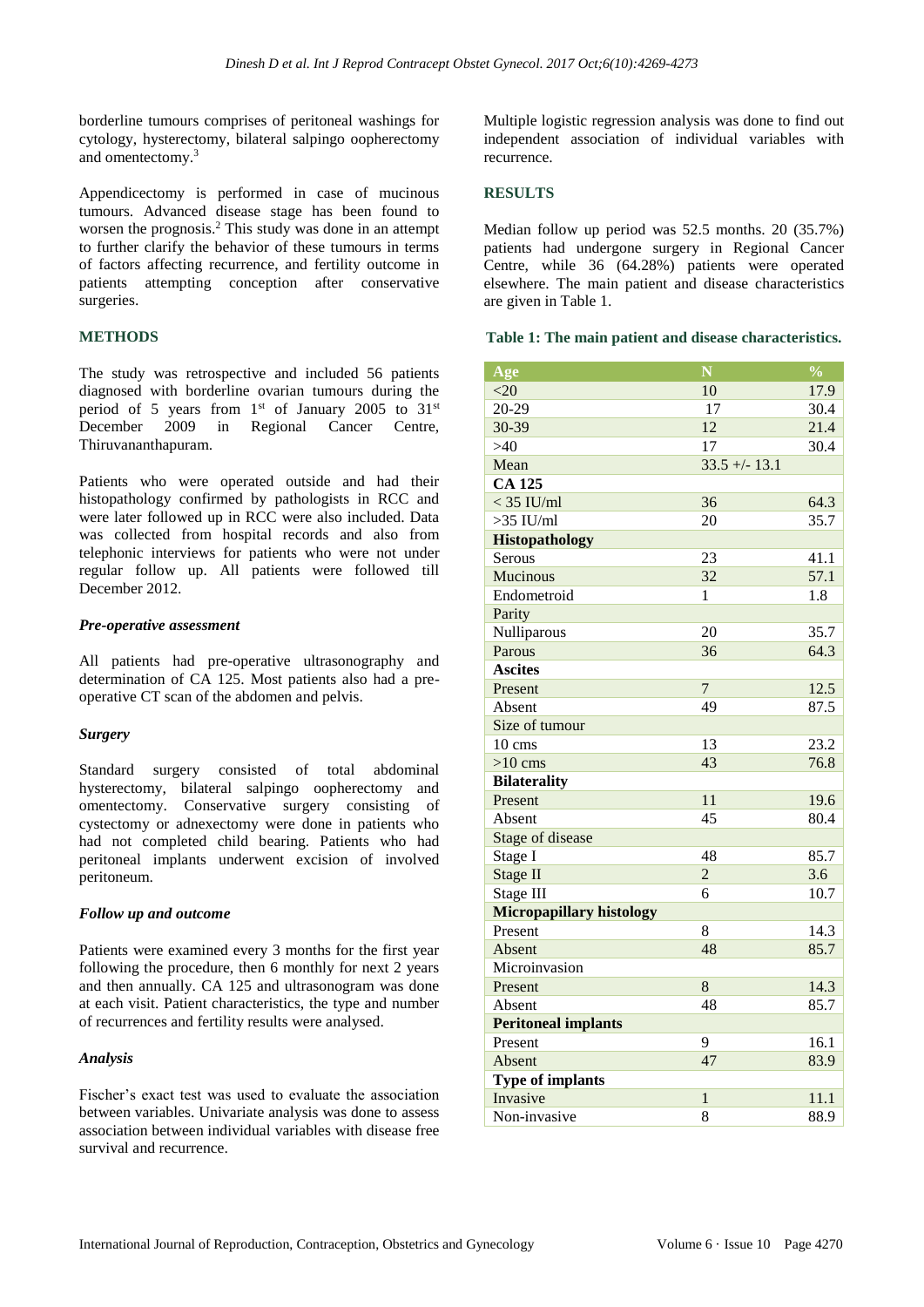#### *Patient and tumour characteristics*

The mean age at the time of diagnosis was 33.5 yrs. 20 patients were nulliparous (35.7%) while 36 were parous (64.3%). The tumour was serous in 23 patients (41.1%), mucinous in 32 patients (57.1%) and endometrioid in 1 patient (1.8%). Serum CA 125 was elevated in 20 patients (35.7%) while it was within normal levels in 36 patients (64.3%). Ascites was present in 7 patients  $(12.5\%)$ .

The tumour was larger than 10 cms in 43 patients (76.8%) while it was smaller than 10 cms in 13 patients (23.2%). 48 patients (85.7%) had Stage I disease, 2 patients had Stage II disease (3.6%) and 6 patients had Stage III disease (10.7%) at diagnosis. 8 patients had micropapillary disease (14.3%) and 8 patients had microinvasion (14.3%).

Peritoneal implants were present in 9 patients (16.1%) of which 1 patient had invasive implants and 8 had noninvasive implants.

#### *Surgery*

Details of the surgical procedures and outcomes are given in Table 2. 29 patients (51.8%) underwent complete surgery with hysterectomy, bilateral salpingo oopherectomy and omentectomy while 27 patients (48.2%) had fertility sparing surgery. Of these 27 patients, 13 patients underwent unilateral cystectomy while 14 underwent unilateral adnexectomy. Tumour rupture occurred during surgery in 22 patients (39.3%) while 34 patients had no rupture of the tumour. Post operatively adjuvant chemotherapy was given in two patients who had peritoneal implants. Recurrence of disease occurred in 17 patients (30.4%) during the period of follow up, while 39 patients (69.6%) were disease free at last follow up.

# **Table 2: Details of the surgical procedures and outcomes.**

|                              |                | $\frac{0}{0}$ |
|------------------------------|----------------|---------------|
| <b>Surgery</b>               |                |               |
| Conservative                 | 27             | 48.2          |
| Radical                      | 29             | 51.8          |
| <b>Cyst rupture</b>          |                |               |
| Yes                          | 22.            | 39.3          |
| N <sub>0</sub>               | 34             | 60.7          |
| <b>Chemotherapy received</b> |                |               |
| Yes                          | $\mathfrak{D}$ | 3.6           |
| N <sub>0</sub>               | 54             | 964           |

#### *Follow up and outcome*

Median follow up period was 52.5 months. Recurrences were observed in 17 patients (30.4%) during the entire course of follow up. The mean time to recurrence was 32.9+/-30.7 months. 16 of the recurrences (94.1%) were borderline whereas 1 was invasive (5.9%). 15 of the patients (88.2%) underwent surgery for recurrence, 1 (5.9%) received chemotherapy and 1 (5.9%) was followed up. At the end of follow up period, 50 patients (89.3%) were alive and disease free, 5 patients (8.9%) were alive with disease and 1 patient (1.8%) had died of other causes.

# *Factors affecting recurrence*

Out of 13 patients who were treated with a unilateral cystectomy, 9 (69.2%) recurred and all of them recurred in the same ovary. Of the 14 patients who underwent a unilateral adnexectomy, 4 (28.57%) recurred, 2 in the same ovary and 2 in the opposite ovary. 4 out of 28 patients (14.28%), who underwent complete surgery recurred 1 in the same ovary and 3 in the peritoneum.

#### **Table 3: Types of surgery.**

| Type of surgery  | Site of recurrence<br><b>Same ovary</b> | <b>Opposite ovary</b> | <b>Peritoneum</b> |
|------------------|-----------------------------------------|-----------------------|-------------------|
| Cystectomy       | $9(69.2\%)$                             |                       |                   |
| Ovariotomy       | $2(14.2\%)$                             | $2(14.2\%)$           |                   |
| Complete surgery | 1(3.57%)                                |                       | $3(10.71\%)$      |

**Table 4: Relationship between clinicopathologic features and recurrence.**

| <b>Variables</b>    |                 | Recurrence<br><b>Yes</b> | N <sub>0</sub> | P     |
|---------------------|-----------------|--------------------------|----------------|-------|
| Age                 | $<$ 30          | 10(37%)                  | 17(63%)        | 0.386 |
|                     | $>=30$          | $7(24.1\%)$              | 22 (75.9%)     |       |
| <b>Histology</b>    | <b>Serous</b>   | $9(39.1\%)$              | 14 (60.9%)     | 0.376 |
|                     | <b>Mucinous</b> | 8 (25%)                  | 24 (75%)       |       |
| Micropapillary      | <b>Yes</b>      | 5(62.5%)                 | 3(37.5%)       | 0.047 |
|                     | No.             | 12(25%)                  | 36 (75%)       |       |
| Microinvasion       | Yes             | 7(46.7%)                 | $8(53.3\%)$    | 0.188 |
|                     | No.             | $10(24.4\%)$             | 31(75.6%)      |       |
| Peritoneal implants | Yes             | 7(77.8%)                 | $2(22.2\%)$    | 0.002 |
|                     | No              | 10(21.3%)                | 37(78.7%)      |       |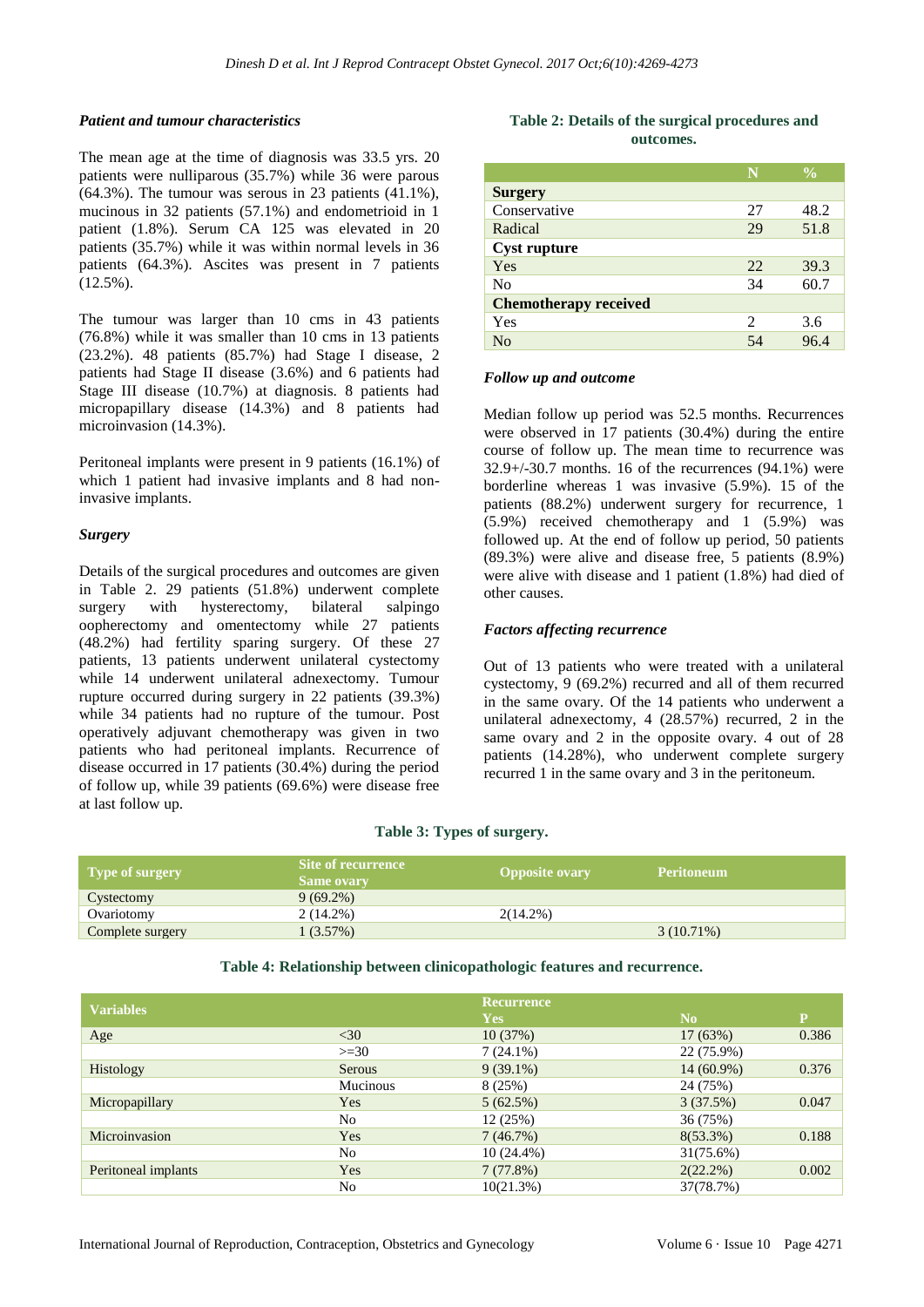In order to assess the various factors affecting recurrence, univariate and multivariate analysis was done. Univariate analysis showed a significant association between micro papillary histology, peritoneal implants and recurrence. On multivariate analysis, only peritoneal implants were found to be independently associated with recurrence.

## *Fertility outcome*

Among the 27 women who underwent conservative surgery, 16 attempted conception of which 10 women had spontaneous conception and successful child births.

#### **DISCUSSION**

According to the WHO criteria, Borderline ovarian tumours are typically diagnosed by absence of stromal invasion. They have mitotic activity and nuclear abnormalities that are intermediate between benign and malignant epithelial ovarian cancers. Borderline ovarian tumours usually occur in a relatively younger age group compared to epithelial ovarian cancers. In the present study, the mean age at diagnosis was 33.5 yrs. This has been reported in several other studies.<sup>4,5</sup> Serous borderline tumours constituted 41.1% and mucinous tumours constituted 57.1% among the patients in this study. A study by Link et al reported 50% serous tumours, 46% mucinous tumours and 3.9% mixed, endometrioid, clear cell or Brenner tumours.<sup>6</sup> 64.3% of the patients in the study had atleast one child while 35.7% were nulliparous. CA 125 levels were raised in 35.7% patients, which included earlier stages.

In view of younger age at presentation and the relatively good prognosis in borderline ovarian tumours compared to epithelial ovarian cancers, fertility sparing surgery is considered in women who are yet to complete child bearing. In unilateral tumours, a unilateral adnexectomy is considered adequate. The present study shows a significantly higher rate of recurrence in the same ovary with ovarian cystectomy (69.2%) compared to adnexectomy (28.57%) which has been established in several other studies with recurrence rates of 12-58% for cystectomies and 0-20% for adnexectomies.<sup>7-9</sup> Hence, cystectomy should be considered only for bilateral tumours (with unilateral adnexecetomy) or in patients with only one ovary.

Microinvasive histology was found in 14.3% of patients in our study group. But the presence of microinvasion did not significantly increase the chances of recurrence in these patients. Several other studies too have shown that microinvasion does not increase the chances of recurrence or affect the survival.<sup>10,11</sup> Micropapillary histology was also seen in 14.3% of patients. The presence of micropapillary disease was significantly associated with recurrence by univariate analysis, but was not found to be an independent risk factor on multivariate analysis. Studies have shown that micropapillary histology is more associated with advanced stages, invasive implants, higher recurrence rates and lower survival.<sup>12</sup> Peritoneal implants were seen in 16.1% of the study population, and this was found to be significantly associated with recurrence by both univariate and multivariate analysis.

#### **CONCLUSION**

Borderline tumours have a very good prognosis compared to malignant epithelial ovarian tumours. Treatment is primarily surgical and consists of total abdominal hysterectomy, bilateral salpingo oopherectomy and omentectomy. Because the incidence of lymph node involvement has been found low, there is no established role for lymph node dissection as part of staging. But they are prone to recur especially in cases where complete surgery has not been done. Patients with high risk factors like micropapillary histology, peritoneal implants and history of ovarian cystectomy need to be closely followed up for early detection of recurrence. Recurrences are amenable to treatment with completion surgery.

*Funding: No funding sources Conflict of interest: None declared Ethical approval: The study was approved by the Institutional Ethics Committee*

# **REFERENCES**

- 1. Winter WE, Kucera PR, Rodgers W. Surgical staging in patients with ovarian tumours of low malignant potential. Obstet Gynecol. 2002:100:671-6.
- 2. Trimble CL, Kosary C, Trimble EL, Long term survival and patterns of care in women with ovarian tumours of low malignant potential, Gynecol Oncol. 2002;86:34-7.
- 3. Menzin AW, Gal D, Lovecchio JL, Contemporary surgical management of borderline ovarian tumours: a survery of the Society of Gynecologic Oncologists, Gynecol Oncol. 2007;78:7-9.
- 4. Jie Ren, Zhilan Peng, Kaixuan Yang. A clinicopathologic multivariate analysis affecting recurrence of borderline ovarian tumours. Gynecol Oncol. 110(2008)162-7.
- 5. Kennedy AW, Hart WR. Ovarian papillary serous tumours of low malignant potential (serous borderline tumours): a long term follow up study including patients with micro invasion, lymph node metastasis and transformation to invasive serous carcinoma. Cancer. 1996:78;278-86.
- 6. Link CJ, Reed E, Sarosy G, Kohn E. Borderline ovarian tumours. Am J Med. 1996;101:217-25.
- 7. Morice P, Camatte S, Wicart-Poque F, Atallah D, Rouzier R, Pautier P, et al. Results of conservative management of epithelial malignant and borderline ovarian tumours. Hum Reprod Update. 2003;9:185
- 8. Poncelet C, Fauvet R, Boccara J, Darai E. Recurrence after cystectomy for borderline ovarian